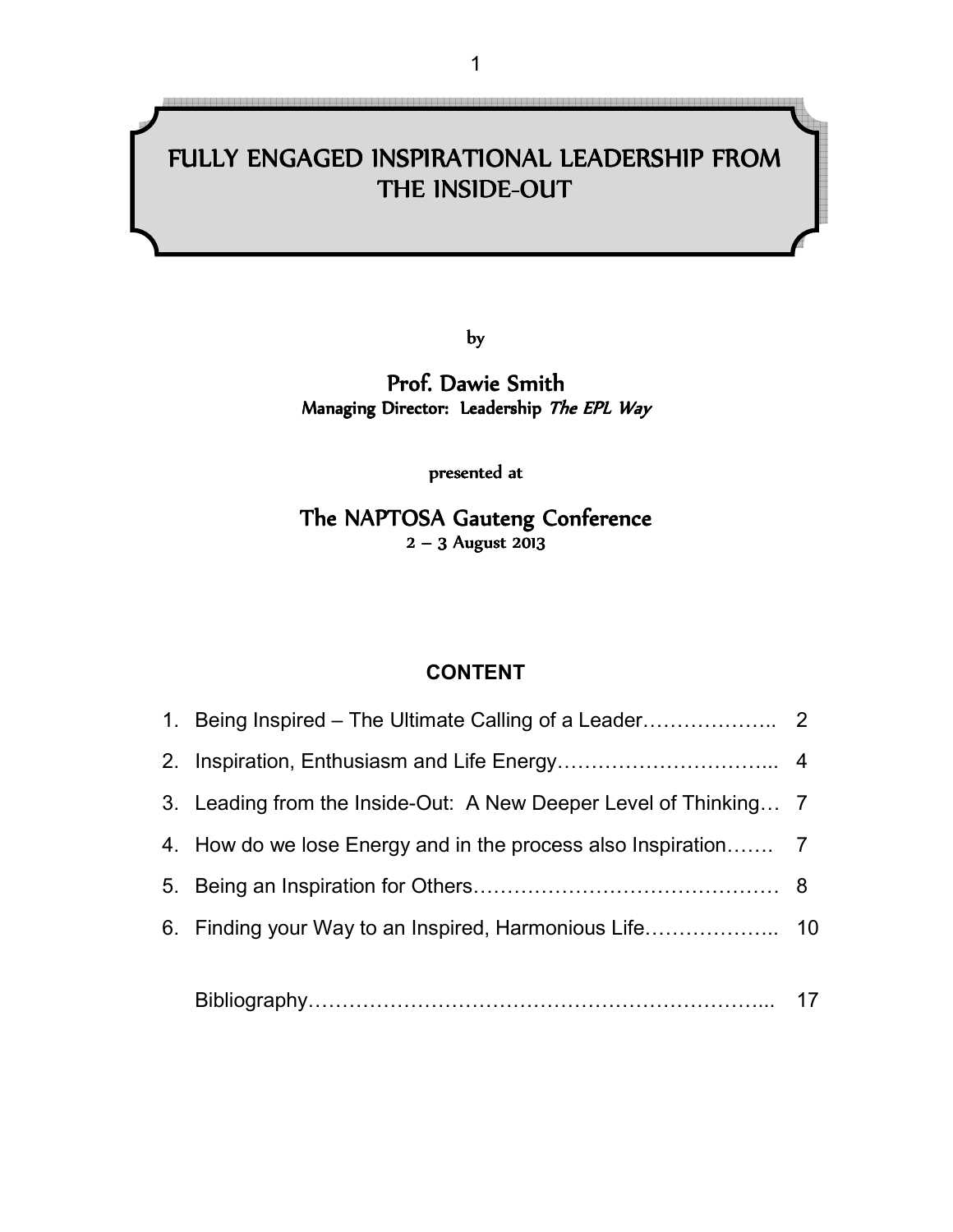# **1. BEING INSPIRED – THE ULTIMATE CALLING OF A LEADER**

When approximately 6 000 employees were asked what they look for in a leader, one of the core characteristics they highlighted was *being inspired and enthusiastic about what they do*. In order to project inspiration and enthusiasm, a leader needs positive constructive energy.

Your chairperson, Tinus du Preez, asked me to offer some **insight** and **inspiration** to school leaders with regard to the importance of **inner resources** that school leaders will need in order to work with their staff members in a compassionate and empathetic way. I want to congratulate him with a well-chosen topic.

#### Inner source of energy

To inspire and motivate others a leader **must be and have available an inner source of inspiration and energy.** Such inner source must be like a bubbling spring or fountain producing a constant flow of inspiration and energy.

#### Where does a leader get his/her inspiration from?

In order to offer such a continuous flow of inspiration and energy a leader must know how to skilfully manage his or her own energy. The skilful management of energy makes full personal engagement possible.

Full engagement requires drawing on four separate but related sources of energy. Fulfilling the four needs in an integrated way is like combining elements in chemistry. When our inner engagements reach a *critical mass* of integration, we experience spontaneous combustion – an explosion of inner synergy that ignites the fire within and gives energy, inspiration and enthusiasm.

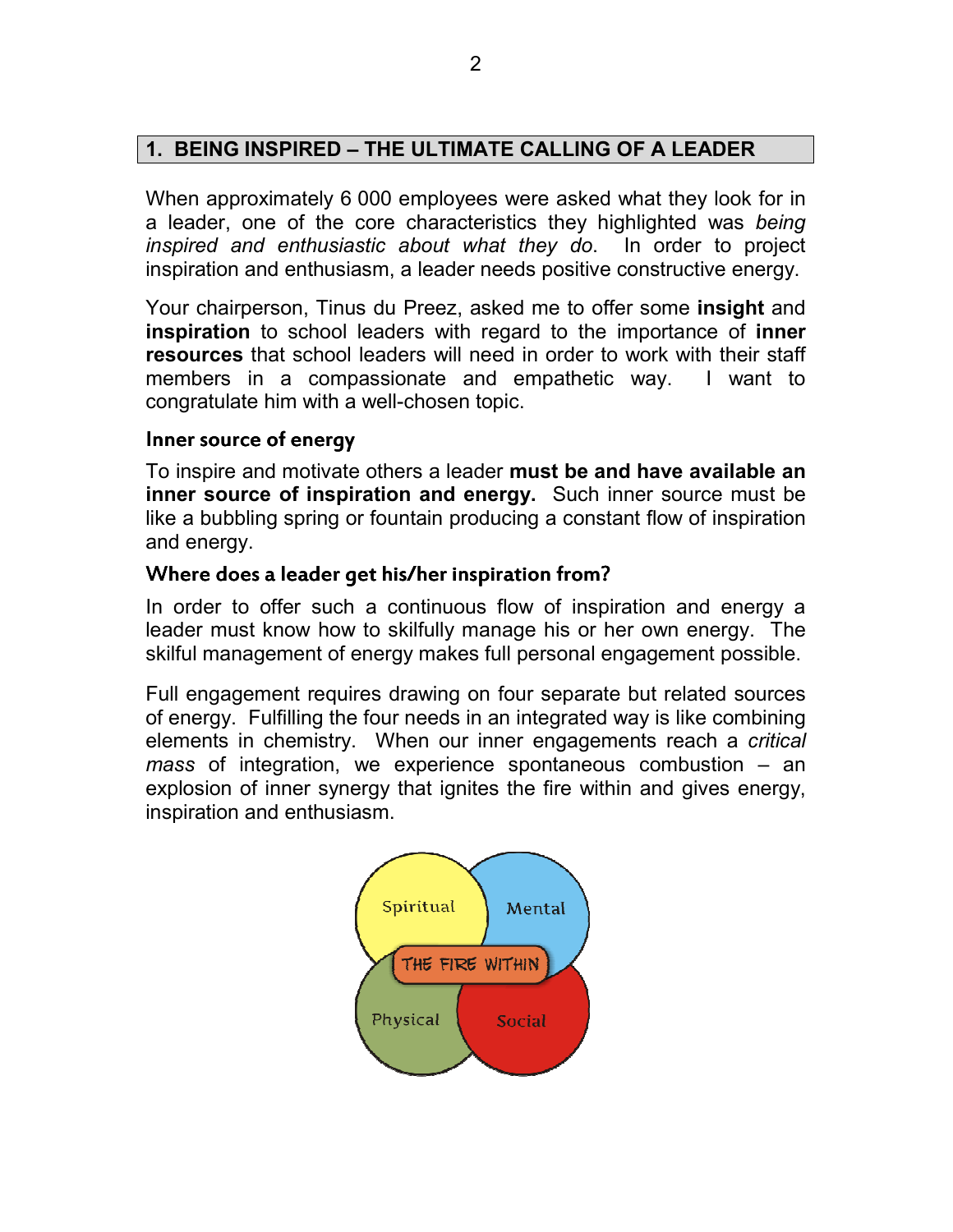Food, money, health, education, and love become resources to reach out and help fill the unmet needs of others. The key to ignite the fire within is the synergy between all our life engagements. It *transforms other needs into capacities for contribution.*

- Mental to learn and create
- Spiritual to leave a legacy, to experience a meaningful life and feeling fulfilled

Inspiration is the moment in which your spirit is ignited. Inspiration dawns when something sparks a flame within you and calls forth a special feeling, message or action.



To be inspired means to experience.

- **joy**
- **feeling connected** to our Source, your spiritual essence
- being totally **on purpose**
- exceptionally **high energy**
- **creativity** ready to create something new
- **being unbothered** by other's behaviours

One can, for example, be inspired by

- being successful in your work
- acknowledgement
- spending time in nature
- learning exiting new things
- doing good, helping others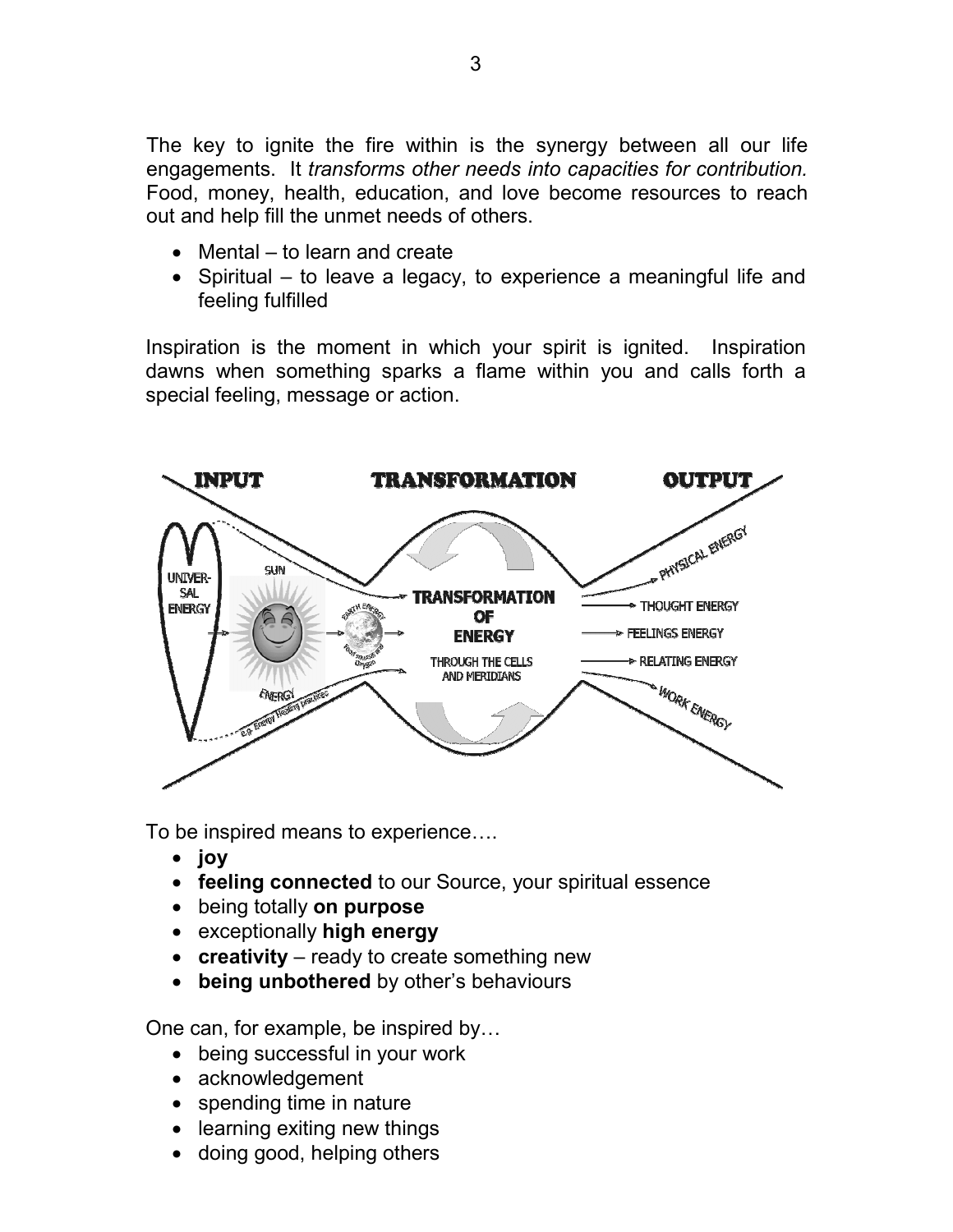- an uplifting, caring person
- an *inspirational box* at your desk or dresser in which you can e.g. keep beautiful quotes, inspiring objects or special memories

#### Motivational and inspirational sparks – how do they differ?

A fundamental difference exists between **motivation** and **inspiration**.

*Motivation* is soul and ego-driven. It is driven by an achievement need and a **materialistic orientation.** 

*Inspiration* is a spiritual calling and is ignited by a reconnection with our **heart energy**, our inner energy and enthusiasm.

The table below will shed more light on the difference between motivation and inspiration.

# Motivational Sparks Inspirational Sparks Inspirational Sparks

- Achievement driven, production oriented, materialistic orientation
- through
- to secure my position!'
- An ego-determination expecting acknowledgement and recognition for achievement
- Live and Learn orientation
- A feeling of achievement, success

- Commitment, support, safety and loyalty oriented
- Grabbing an idea and carrying it An idea that took hold of us from an inner spark
- 'I need this job and will work hard Being a proud member of this organisation identifying with our brand. I want to make a contribution
	- Being unbothered by others, behaviours or attitudes
	- Love and Legacy orientation
	- A feeling of contentment, joy

# **2. INSPIRATION, ENTHUSIASM AND LIFE ENERGY**

Everything we do – from interacting with colleagues and making an important decision to spending time with our families – requires energy. Every one of our thoughts, emotions and behaviours has an energy consequence, for better of for worse.

When someone enthusiastically live his or her passion, he or she transmits spiritual energy. Being excited about life is infectious – it rubs off on others and is wonderfully inspiring and energising.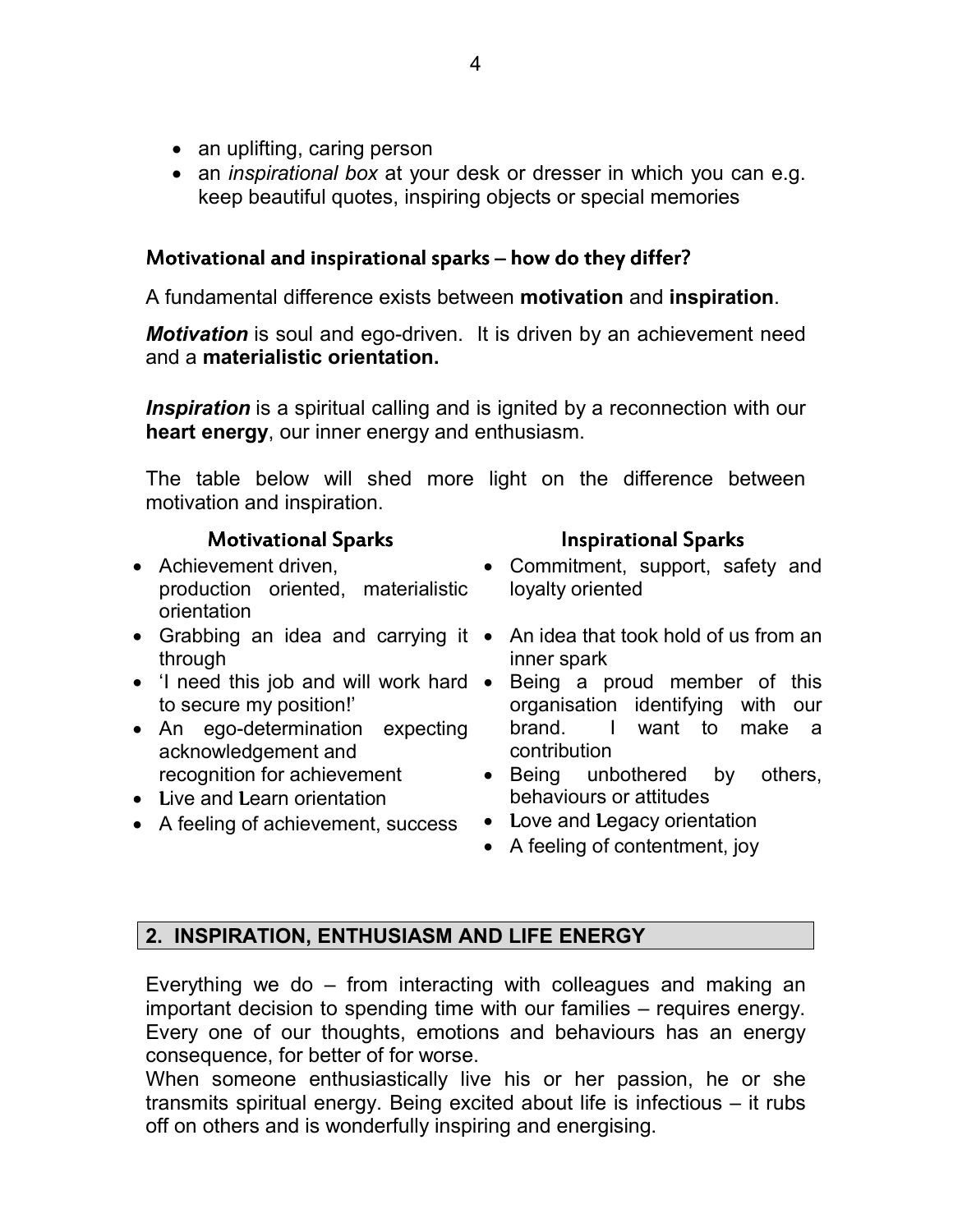School leaders are the stewards of the energy of staff members and learners. They inspire or demoralise those they lead first by how effectively they manage their own energy and next by how well they mobilise, focus, invest and renew the collective energy of those they lead. The skilful management of energy, individually and organisationally, makes possible something that we call **full engagement.**

**To be fully engaged,** we must be physically energised, emotionally connected, mentally focused and spiritually aligned with purpose beyond our immediate self-interest.

Less than 30 percent of American workers are *fully engaged* at work. Some 55 percent are *not engaged.* Another 19 percent are *actively disengaged.*

# What is life energy (L-energy)?

Life energy (L-energy) is the life-giving force in nature, the source of life, growth and recovery. From oxygen and nutrients our body cells create life energy which enables us to

- energise our internal organs (cell transformation)
- think, feel and do
- communicate and relate with people and our environment
- move movement is being taken for granted
- work

People who do not experience meaning in life and who are unhappy, have a low morale, are often without courage and life energy and tend to be unproductive. Speaking of life energy – *one out of three persons experiences a lack of life energy.* Furthermore, it seems that approximately 20 percent of men and 30 percent of women experience a more serious fatigue syndrome. As a matter of fact, chronic tiredness or fatigue is one of the top ten complaints of people when visiting their doctors.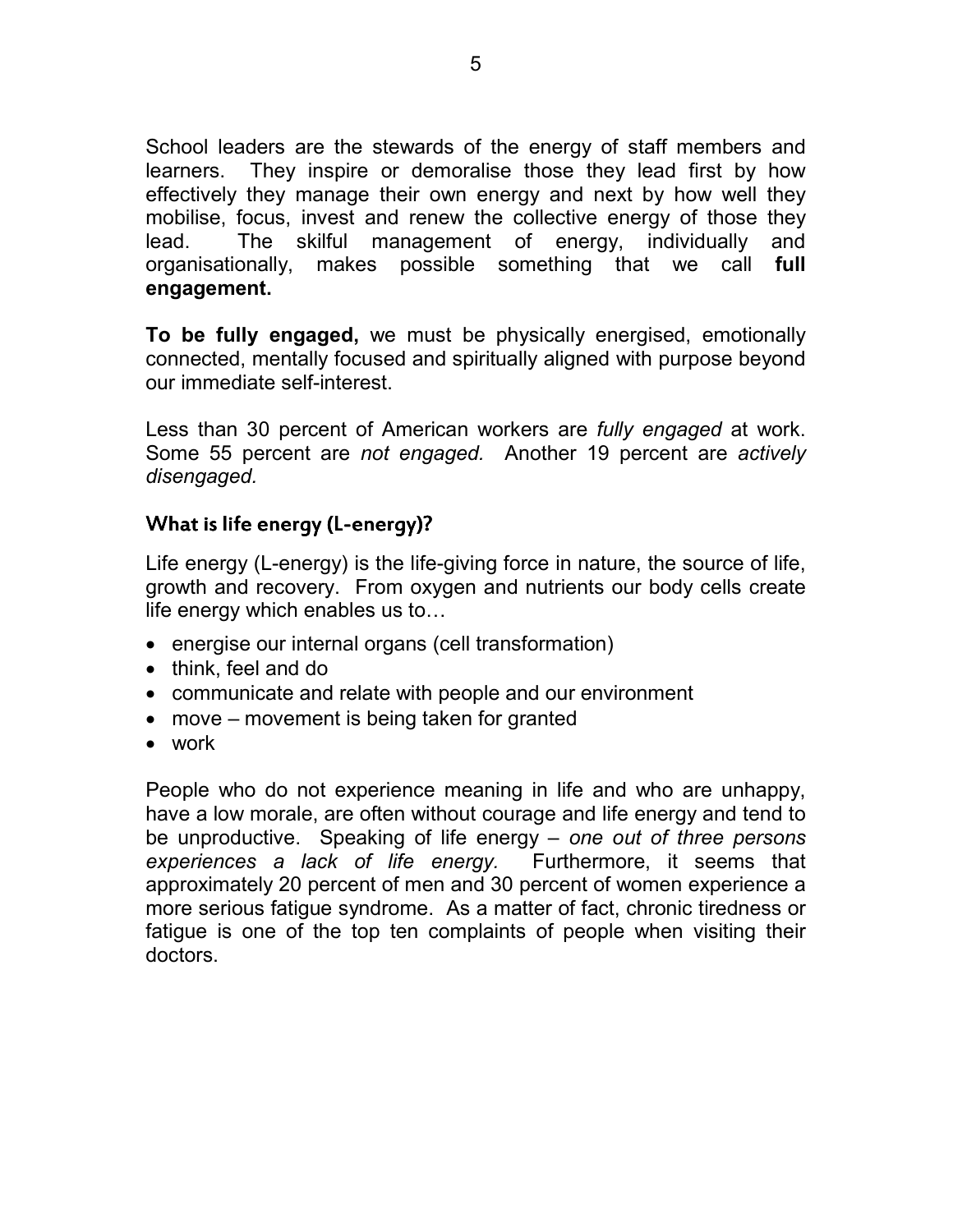# Your life energy index

The aim of this short questionnaire is to get an indication of your life energy index. Award marks as follows:

- For each statement, award a mark between 0 and 4 according to the following scale:
	- $0 = Not at all$
	- $1 = \text{Very seldom}$
	- 2 = Sometimes
	- $3 =$  Often 4 = Mostly
- Write your mark in the block in front of each statement
- Add up your marks and write your total score in the bigger block at the end of the questionnaire
	- 1. I have enough energy and vitality for each day
		- 2. I enjoy my daily tasks or my work
	- 3. I think people enjoy my company and generally experience me as an energetic and positive person
- 4. My thoughts and feelings about life are generally cheerful and happy
	- 5. I am passionate and enthusiastic about my life



# Interpretation

- **16 20:**  You are seemingly particularly energetic, cheerful, bubbly and a happy person.
- **13 15:**  Your energy level seems to be relatively high. You are doing well and maintain a positive outlook on life.
- **10 12:**  Your energy level is on a critical balance between good and low. Determine whether it is only temporary.
- **Below 10:**  Your life is characterised by limited life energy and little excitement. Determine whether this is your nature, or if your life circumstances contribute to this.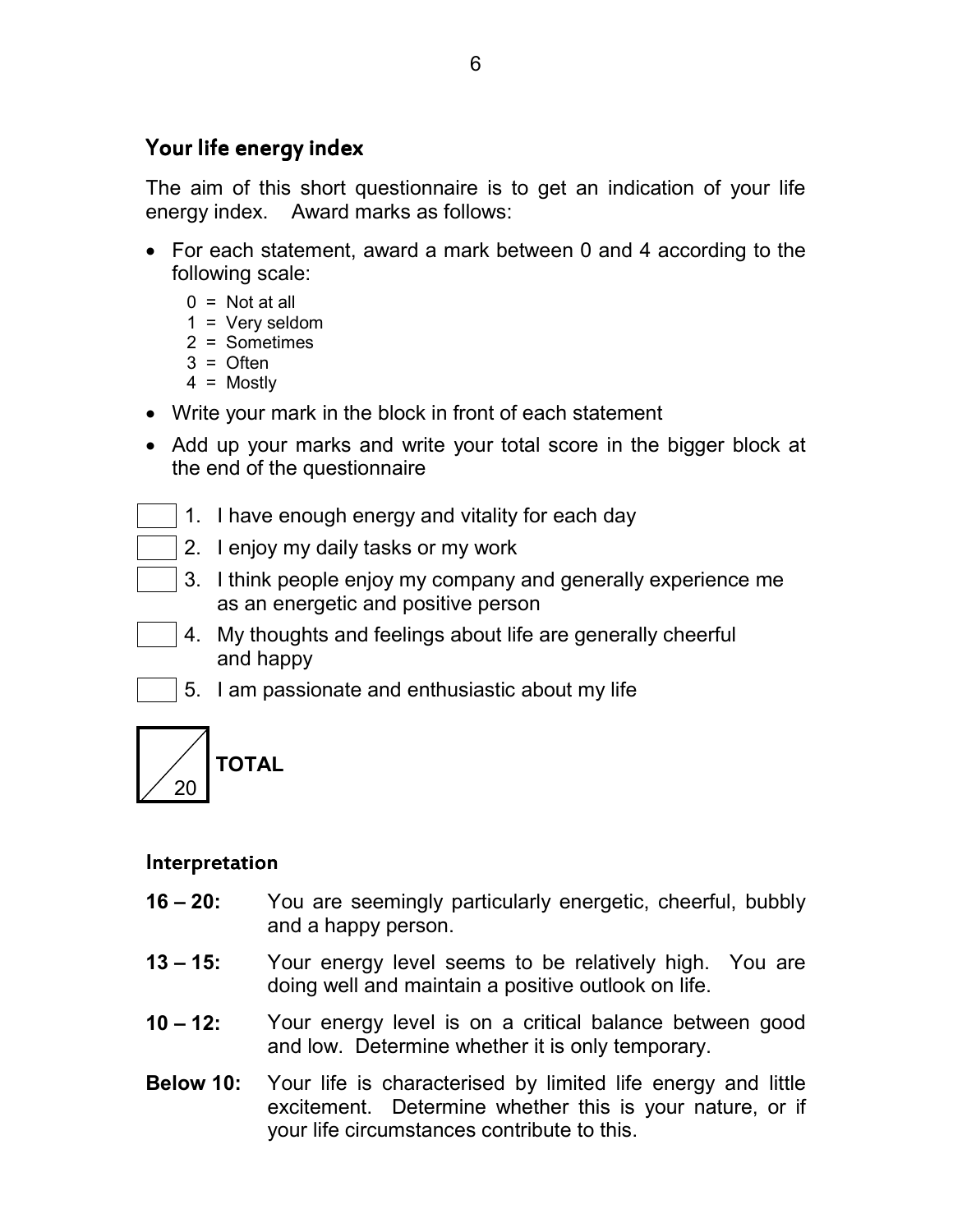#### **3. LEADING FROM THE INSIDE-OUT: A NEW DEEPER LEVEL OF THINKING**

For a school leader to solve deep, fundamental problems of their school, he or she needs an edge. Such an edge is a principle-centred, character-based, *inside-out* approach to personal and interpersonal effectiveness.

*Inside-out* means to **start first with self**, even more fundamentally to start with the most *inside* part of self – your character, and your motives. It says if you want to *have* loyal staff members, *be* the kind of person who generates positive energy. If you want to *have* more pleasant, cooperative relationships, *be* a more understanding, empathic, consistent leader.

The *inside-out* approach says that private victories precede public victories, that making and keeping promises to ourselves precedes making and keeping promises to others. It says it is futile to put personality ahead of character, to try to improve relationships with others before improving ourselves. *Inside-out* is a process – a continuing process of personal renewal.

#### **4. HOW DO WE LOSE ENERGY AND IN THE PROCESS ALSO INSPIRATION**

#### *Two principles guide the idea of energy leaks:*

- Energy flows in the direction of thought, attention or focus
- Energy is wasted when used destructively

#### *The metaphor of one's body as a bottle of energy:*

- The body refuels energy during sleep.
- When one wakes up, the bottle is full or almost full sometimes not at all
- During the day one gradually empties the bottle of energy. The question is HOW? What do you spend your energy on?

Through a variety of ways one loses energy throughout the day. By becoming aware of some of these, one may be able to conserve some energy.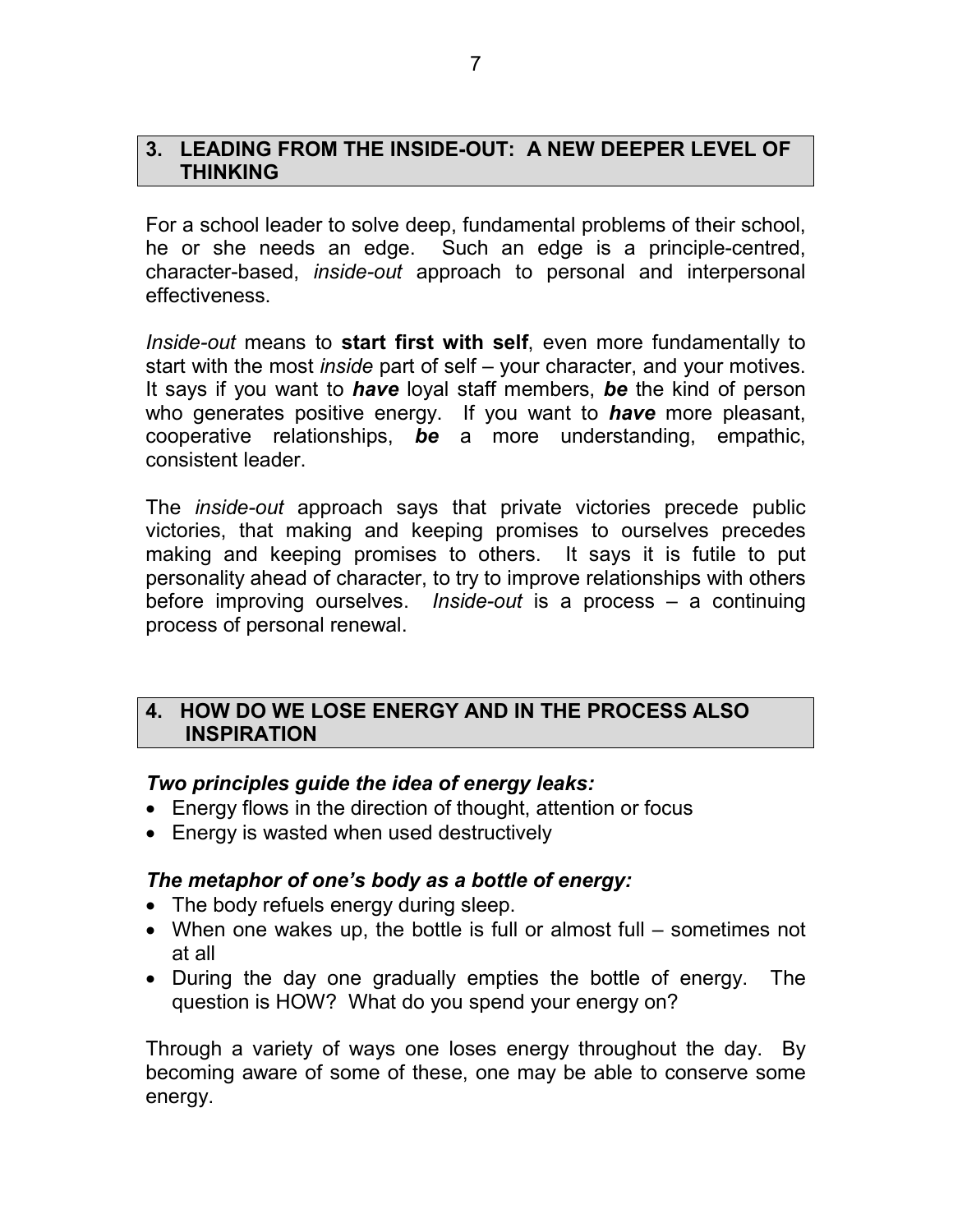# **1) Eyes**

Consider the function of the eyes: one moves into the world almost only through the eyes. It is claimed that **eighty percent of contact with the world is through the eyes.** So when one gets tired, the eyes will also be drained of energy. If you can refresh your eyes, you can refresh your whole body, because they are a prominent part of your energy. If you can revitalise your eyes, you have revitalised yourself.

# **2) Thought**

On an even more subtle level, we **lose energy by what we think**. Negative thoughts drain us of immense amounts of energy.

# **3) People**

Being with a friendly group always gives one energy. Being with someone who is antagonistic, one always feels that your energy has been drained out.

# **4) Emotions**

A great deal of energy is also spent on things which is unnecessary and harmful in every respect, such as the experience of unpleasant emotions such as worrying, aggression, irritation, bottling up feelings, or feeling pressured.

# **5. BEING AN INSPIRATION FOR OTHERS**

The more an authentic leader experiences spiritual traits such as inner harmony, inner peace, connectedness, gratitude, joy, genuineness, humility, honesty, inspiration, kindness, patience and being respectful, the higher their vibrational frequency will be. This will impact positively on others to the point where they are able to provide inspiration to others merely by their presence.

Below we will discuss **seven spiritual traits** of an inspirational leader:

# **1) Kindness inspires others**

 One simple act of kindness and service will do more to inspire others than lectures on the virtues of being a thoughtful citizen ever could. When we elevate our consciousness above the level of ego, which says, *I didn't spill that food, so it's not my job to clean it up!* to the level that asks, *How may I serve?* We become an inadvertent source of inspiration to anyone who's in the energy field of our spiritually based actions.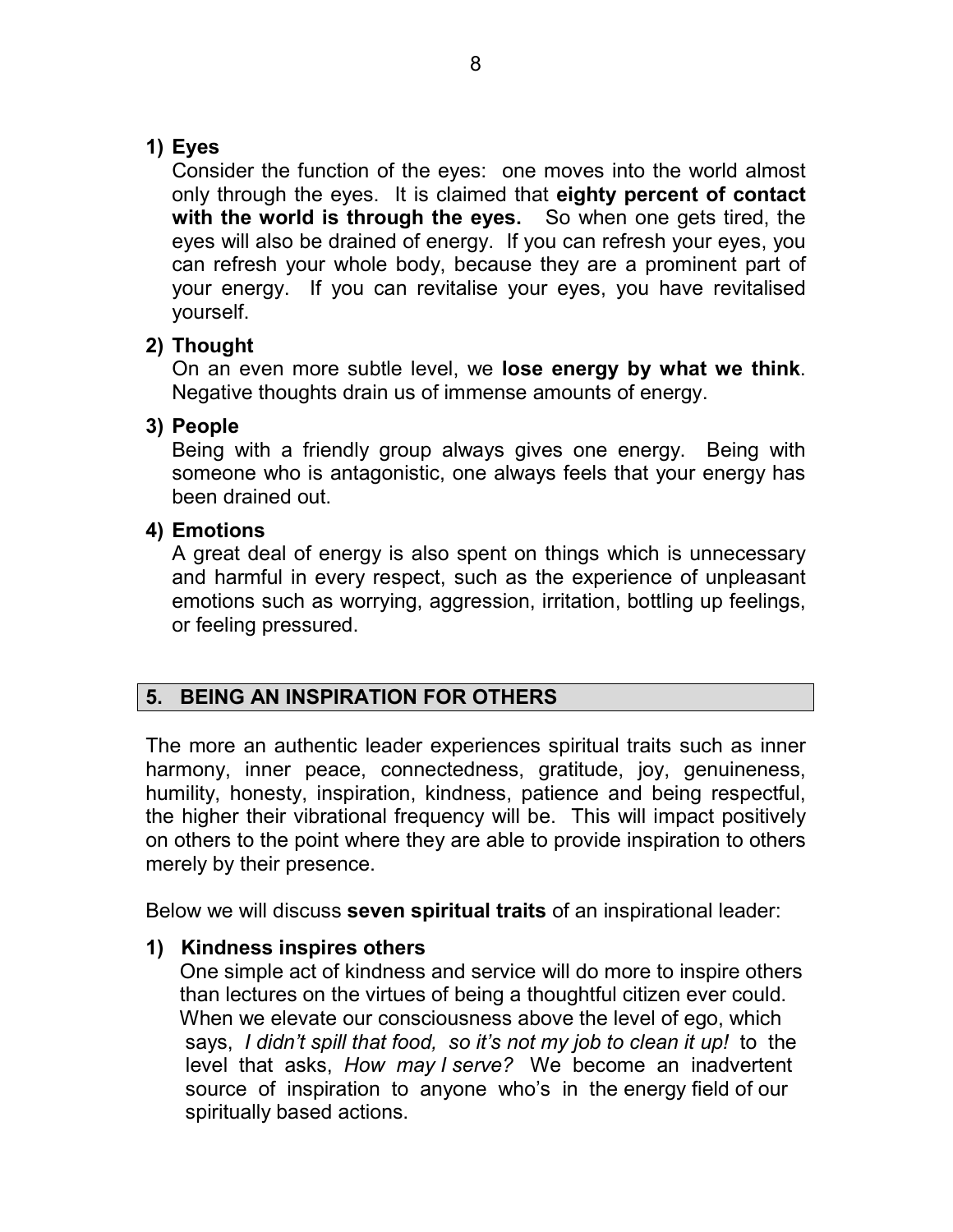#### **2) Gratitude inspires others**

 If we practice gratitude as opposed to maintaining an attitude of entitlement, we will automatically extend inspiration wherever we go. An attitude of gratitude allows us to adopt what's called *radical humility*, a trait that's very persuasive in helping others feel inspired. Pomposity or self-importance on the other hand, will never inspire anyone. Vanity, conceit, and boasting are all signs that a person has *E*dged *G*od *O*ut (EGO) of the picture.

#### **3) Generosity inspires others**

 Generous actions are always inspirational. The message is that *we must give whatever it is we have that will benefit others.*

#### **4) Listening inspires others**

 As ironic as it may sound, we're far more inspiring to others when we are willing to listen than when we're giving them advice.

#### **5) Being at peace inspires others**

 When we simply demonstrate that we're living peacefully, we offer other people a large dose of inspiration by our mere presence. Being at peace with ourselves is a way of going through life avoiding conflict and confrontation. When we're in a state of tran quality, we actually send out a vibration of energy that impacts all living creatures, including plants, animals and all people.

#### **6) Living passionately inspires others**

 Living our passion is the way to convey to others how to be in-Spirit. Being excited about life is infectious – it rubs off on others and is wonderfully inspiring. When we are enthusiastically living our passion, whatever it may be, we transmit spiritual energy to those around us that we're in-Spirit, loving who we are, what we came here to be, and whoever comes into our field of vision.

#### **7) Truth inspires others**

 Finally, and perhaps most powerful, we need to live and breathe truth because nothing inspires other people more than being in its energy field. Honesty is a necessity if we're ever to live in harmony with Spirit and become a source of inspiration for others as well. When we shade the truth, a part of our brain registers this incongruity – it shows up as a disconnect from our True North, and we're out of balance.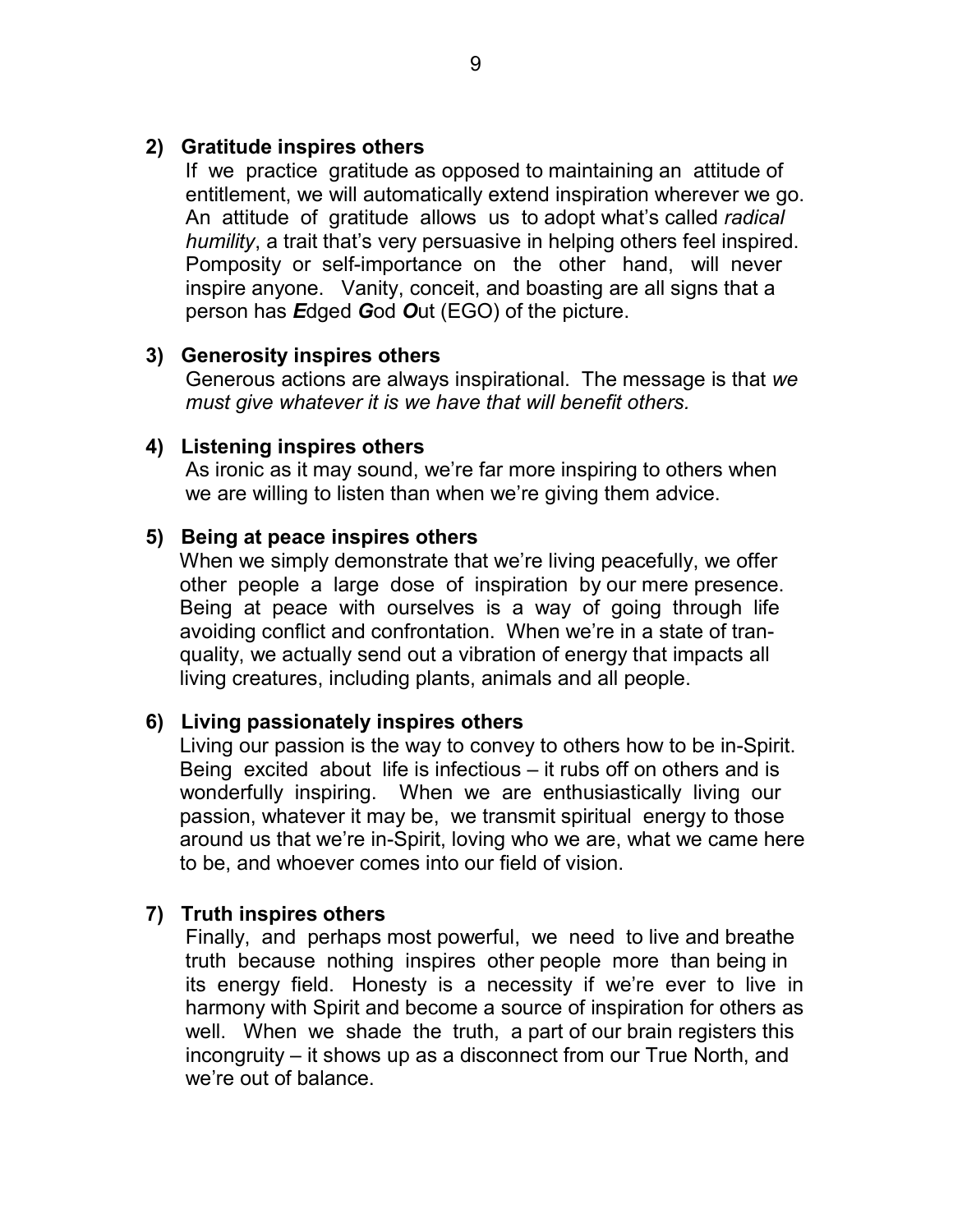### **6. FINDING YOUR WAY TO AN INSPIRED, HARMONIOUS LIFE**

#### Why should we strive for inner harmony?

Being stuck at the lower energy level of the personal self, manifests in dis-eases of the spirit: depression, addiction and lack of spontaneity, despair, in need of love, suffering, meaninglessness, unforgiveness, violence, materialism, existential frustration, stress, loneliness and overgrown ego.

Growing spiritually to a higher level of consciousness will contribute to inner harmony, joy, peace and cooperation. How can we be more in tune with our true authentic self  $-$  our spiritual being? Below we will share a number of **Life Lessons** for inner harmony.

*If CLESSUIL Vou are the captain of your thoughts,*  **feelings and actions.** 



# Thoughts and Bodily Resistance

Every single thought you have can be assessed in terms of whether it strengthens or weakens you.

#### Thoughts and Energy

Thought seems to be the most powerful energy in the universe. It transmits positive or negative energy. Your thoughts are the currency for getting what you want in your life. When you place those thoughts on what you do not want, regardless of how negatively you feel about it, you will involuntary act upon what you do not want. In the process more of what you do not want will show up in your life.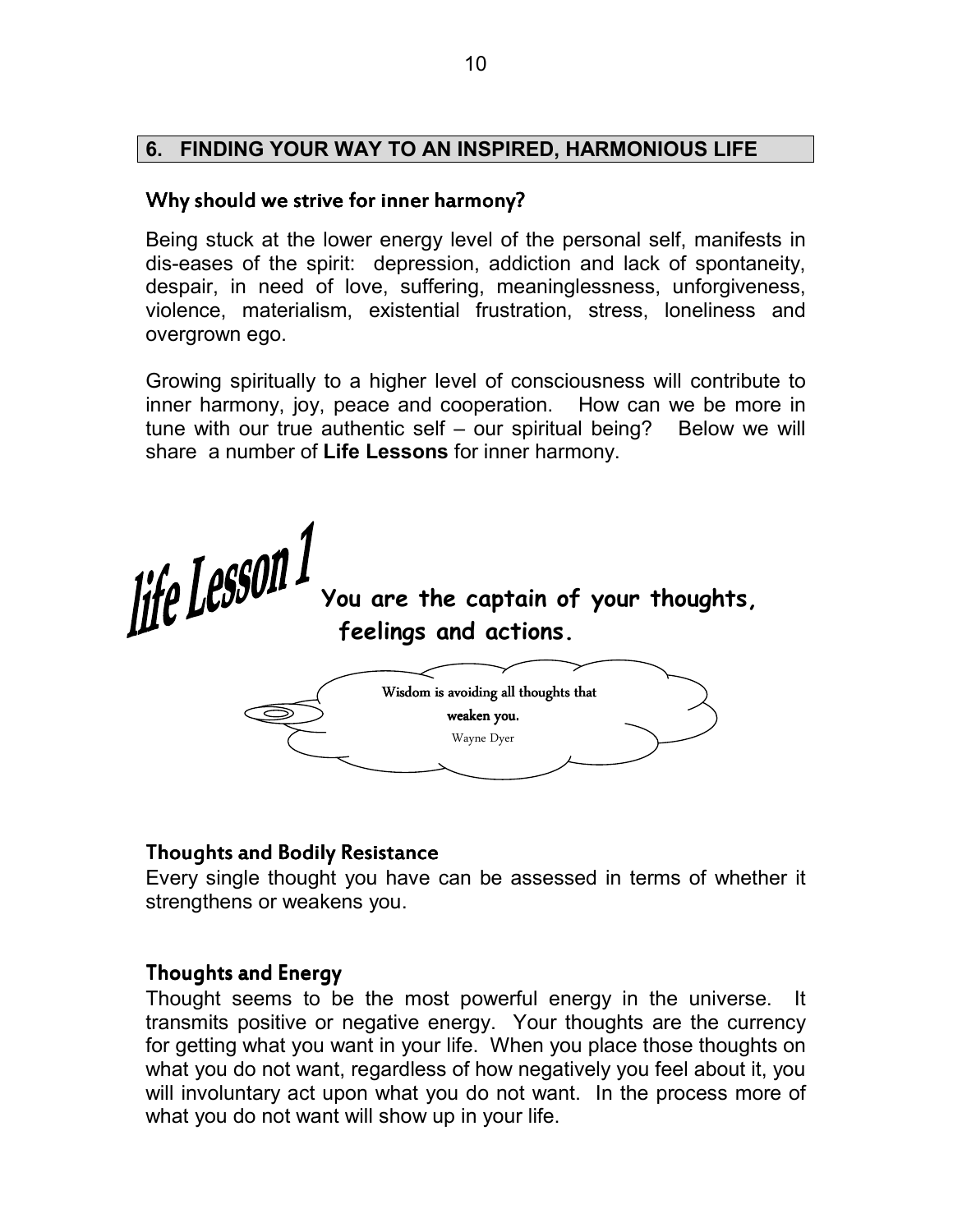*life Lesson2* 

# **Keep your energy field uncontaminated.**

You have within you the absolute ability to increase your frequency and enhance the energy field of your everyday life. By increasing the speed at which you vibrate you move into those frequencies called spirit, and away from those that are grounded in the material world of problems.

#### Your environmental energy field

This energy field extends into your home, your workplace, your family, your friends, community involvement and places you visit often, e.g. a shopping centre. Other environmental factors that impact on your energy level are noise levels, air quality, food purity and crime.

QUESTION: How does each of your environmental energy fields affect you? And, how do you think do you affect them?

|                        | Very negative |  |   |   |   |   | Very positive |   |    |  |
|------------------------|---------------|--|---|---|---|---|---------------|---|----|--|
| Home                   |               |  | 3 | 4 | 5 | 6 | 8             |   | 10 |  |
| Family                 |               |  | 3 | 4 | 5 | 6 | 8             | 9 | 10 |  |
| Workplace              |               |  | 3 | 4 | 5 | 6 | 8             | 9 | 10 |  |
| <b>Extended family</b> |               |  | 3 | 4 | 5 | 6 | 8             | 9 | 10 |  |
| Friends                |               |  | 3 | 4 | 5 | 6 | 8             | 9 | 10 |  |
| Community involvement  |               |  | 3 | 4 | 5 | 6 | 8             | 9 | 10 |  |
| Shopping centre        |               |  | 3 | 4 | 5 | 6 | 8             |   | 10 |  |

# **ASSESS ON A 10-POINT SCALE**

#### Clearing your energy fields

What you may not realise is that *you* play a potent role in keeping *your* energy fields clean and uncontaminated and that you also can have a cleansing effect on the energy field of those around you. For this reason, you should make an agreement with yourself **to become conscious of what you allow into your fields of energy.**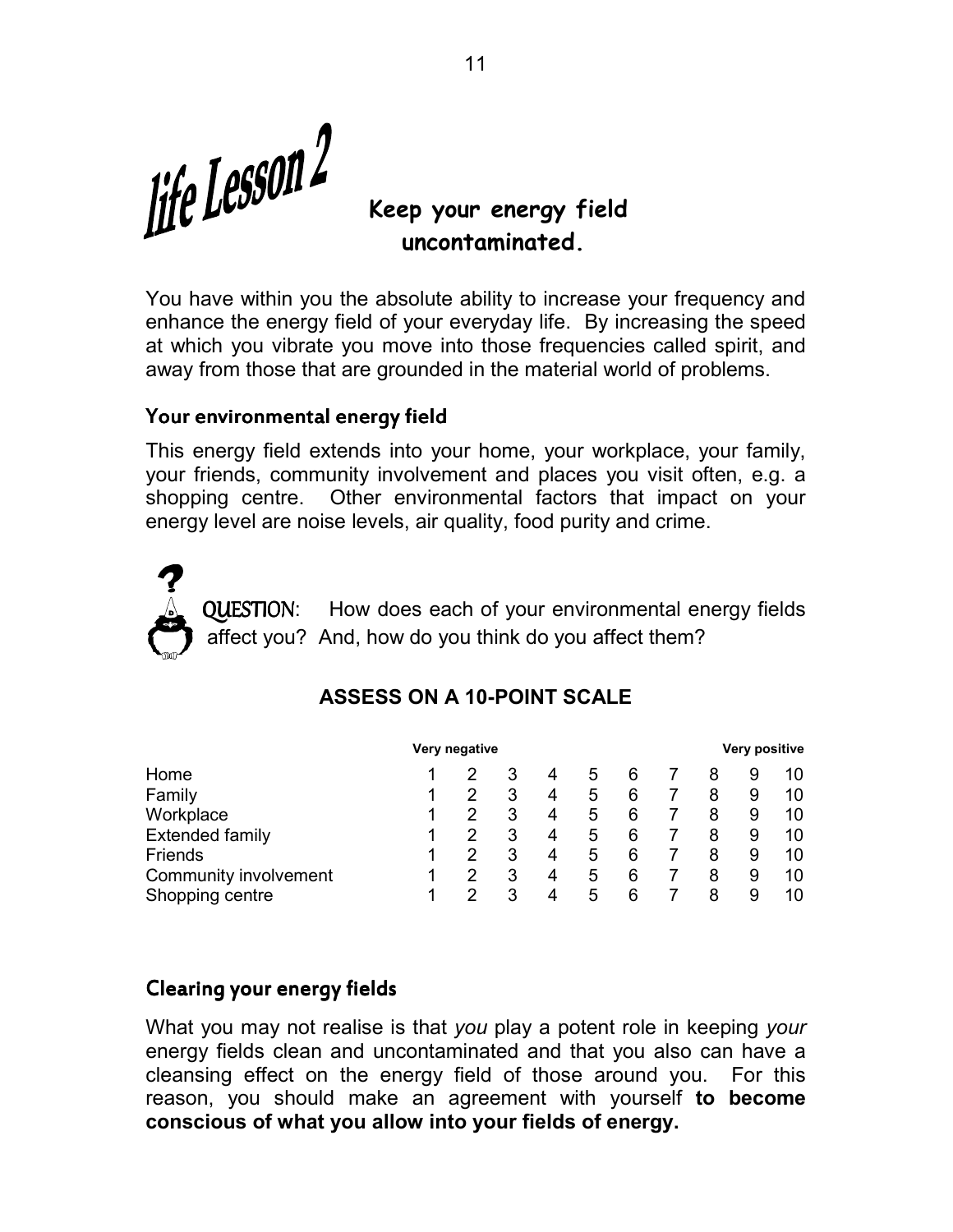*If CLCSSUII* Vour governing values are the

# **foundation of personal fulfilment.**

(Smith, H. 1994:46)

Governing values are **what matters most** to you. Your governing values are expressions of **what is important** in your life.

Although many of us do not realise it, we all have governing values. Those values are unique to you as a person. They come from the way we were raised as children, from the experiences we've had, from our talents and interests and unique personalities.

#### The importance of establishing your priorities

By prioritising and ranking your governing values you become clear and focused about what is really important to you. At times you will have to make important decisions or even land up in defining moments. Then such governing values will guide you to make the right decision.

**Enhance the energy field of your everyday life to a higher frequency.** 

Generally we think of people with high energy in terms of stamina and vigour with qualities of enthusiasm and tirelessness. What we are suggesting is that you think of energy in a context of vibration and movement. The idea here is that a higher frequency will make daily problems less acute. Your focus and priorities will be on inspirational experiences.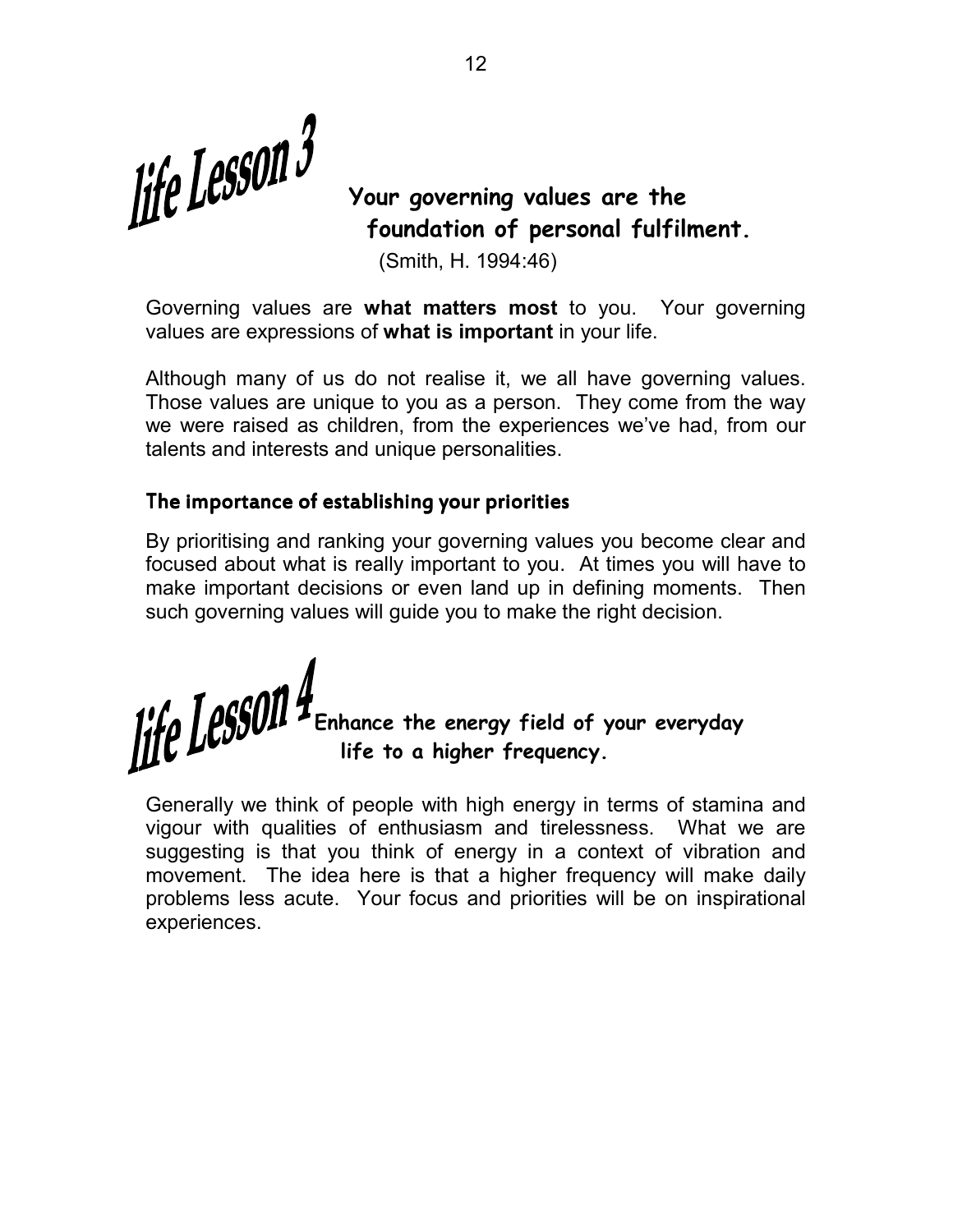

$$
\text{The } \text{Lessom} \mathfrak{H} \longrightarrow_{\text{Be } \text{impeccable with your word.}}
$$

Your words are exceptionally powerful. Your words are like the two sides of a coin. The one side can be beautiful, the other side can potentially be destructive. The dark side is the misuse of the word, which evokes negativity and unpleasantness. The other side is the impeccability of the word, which will only create beauty, love and positivity.

The human mind is like a fertile ground where seeds are continually being planted. The seeds are opinions, ideas, and concepts. You plant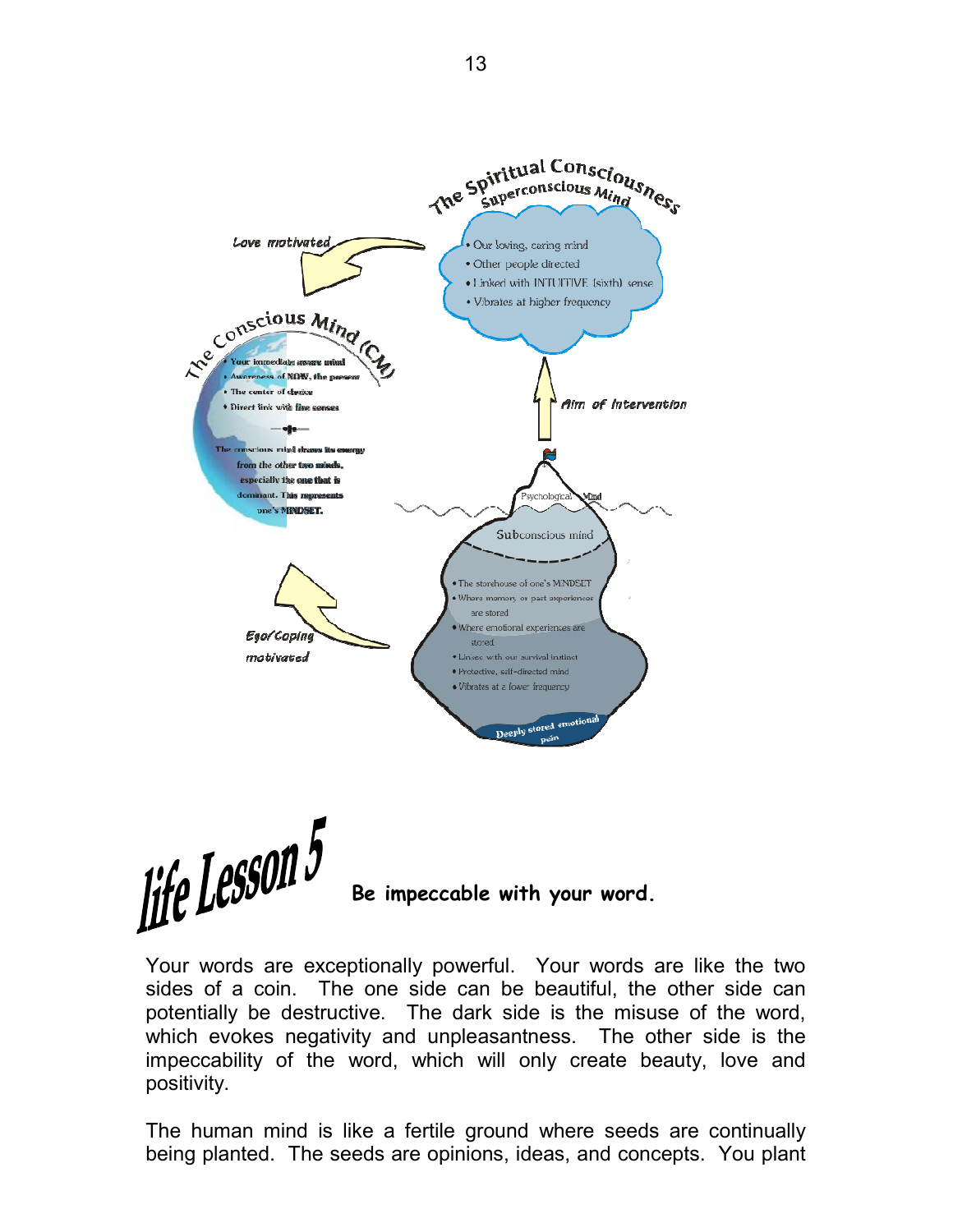a seed, a thought, and it grows. What is important is to see which kind of seeds our mind is fertile for, and to prepare it to receive the seeds of love.

**Don Miquel Ruiz** describes the word *impeccable* as follows: *Impeccability* means "without sin." Impeccable comes from the Latin *pecatus,* which means "sin." The *im* in impeccable means "without", so *impeccable* means "without sin."

Religions talk about sin and sinners, but let us try to understand what it really means to sin. A sin is anything that you do, feel or believe which goes against yourself. From the root of the word *sin*, this word means *to miss the mark/target.* You go against yourself when you judge or blame yourself for anything. Being without sin is exactly the opposite. Being impeccable is not going against yourself. When you are impeccable, you **take responsibility** for your actions, but you do not judge or blame yourself.

Being impeccable with your word is not using the word against yourself. If I love myself, I will express that love in my interactions with you, and then I am being impeccable with the word, because that action will produce a like reaction. If I love you, then you will potentially love me. If I insult you, you will potentially insult me. If I have gratitude for you, you will potentially be grateful to me. Being impeccable with your word is the correct use of your energy. It means to use your energy in the direction of truth and love for yourself which then overflows to others.

#### How do we learn to be impeccable with our words?

**First,** think positively and constructively about yourself. Think and tell yourself how much you appreciate yourself and how much you have to be grateful for.

**Second**, be impeccable in your words when you speak to and about the pivotal people in your life.

**Third**, do the same when you speak to and about important people in your life, e.g. friends, colleagues, people rendering a service such as your hairdresser, your pharmacist or the man filling your gas tank.

#### Fertile ground

Impeccable thoughts and words will shield you against anybody talking or thinking negatively about you. When you are impeccable with your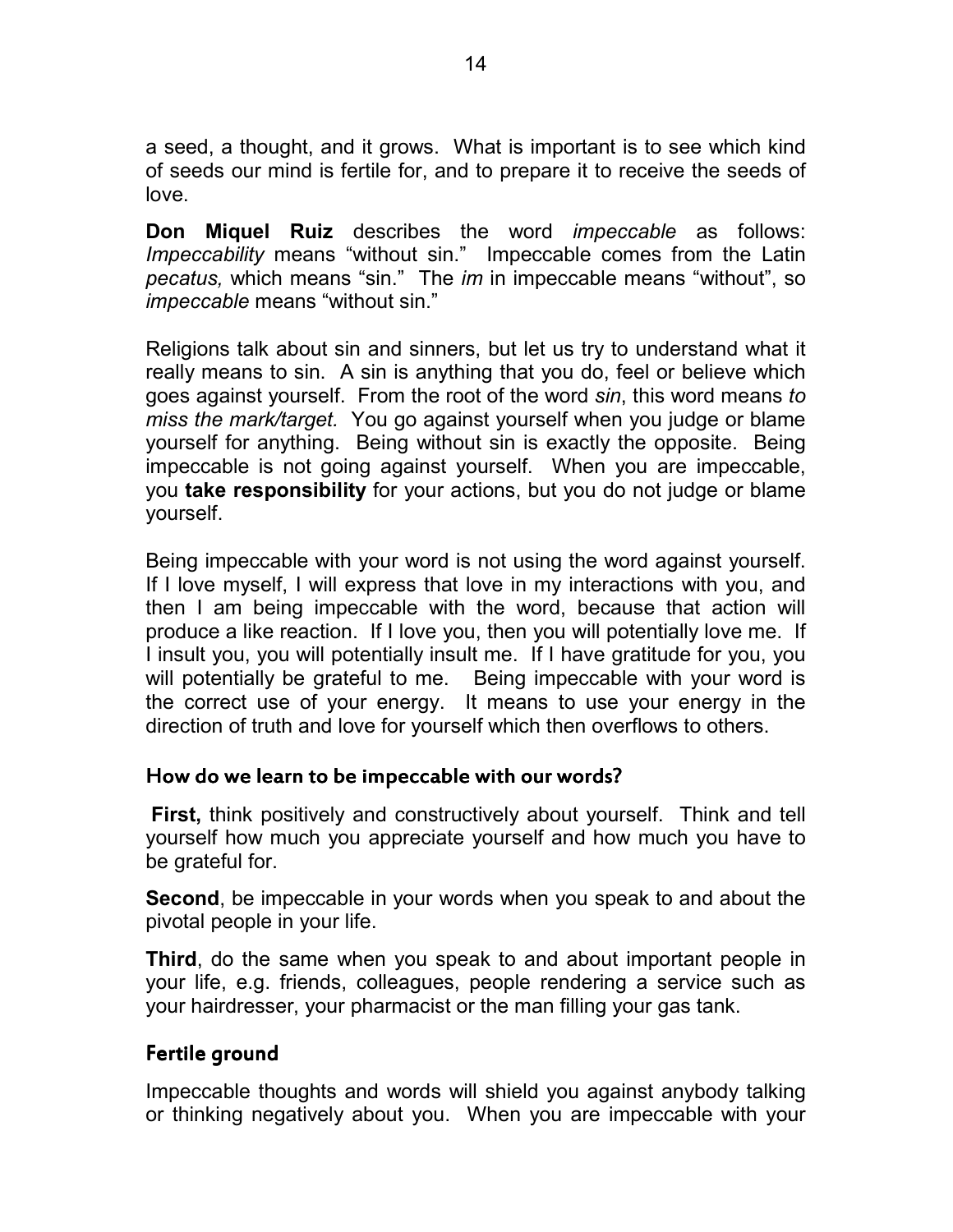words and thoughts, it will change the way you deal with yourself and later also the way you deal with other people.

*<u>Afe</u>* **Lessuil U** Do not take things too personal – also be

 **willing to accept disapproval of others.** 

Do not take anything personally, because by taking things personally you set yourself up to suffer

for nothing.

Don Miquel Ruiz

Life lesson six is born from lesson five. Whatever happens around you, do not take it personally. You take things personally because your ego responds. As soon as your ego gets involved, the poison goes through you, and you become more toxic. What causes you to become toxic is what we call *personal importance.* Personal importance, or taking things personally, is an expression of selfishness because we make the assumption that everything is about "me."

Even when a situation seems so personal, even if others insult you directly, it has nothing to do with you. What they say, what they do, and the opinions they give are according to the agreements they have in their own minds. Their point of view comes from all the programming they received during domestication or conditioning.

When you take things personally, then you feel offended, and your reaction is to defend your beliefs and create conflicts. You make something big out of something so little, because you have the need to be right and make everybody else wrong.

The **exception to the rule** is when you deserve what is said or done to you because of your own actions or words.

#### Why not take the words or deeds of other people personally?

Because...

1. people suffer from their own problems and projects their problems onto you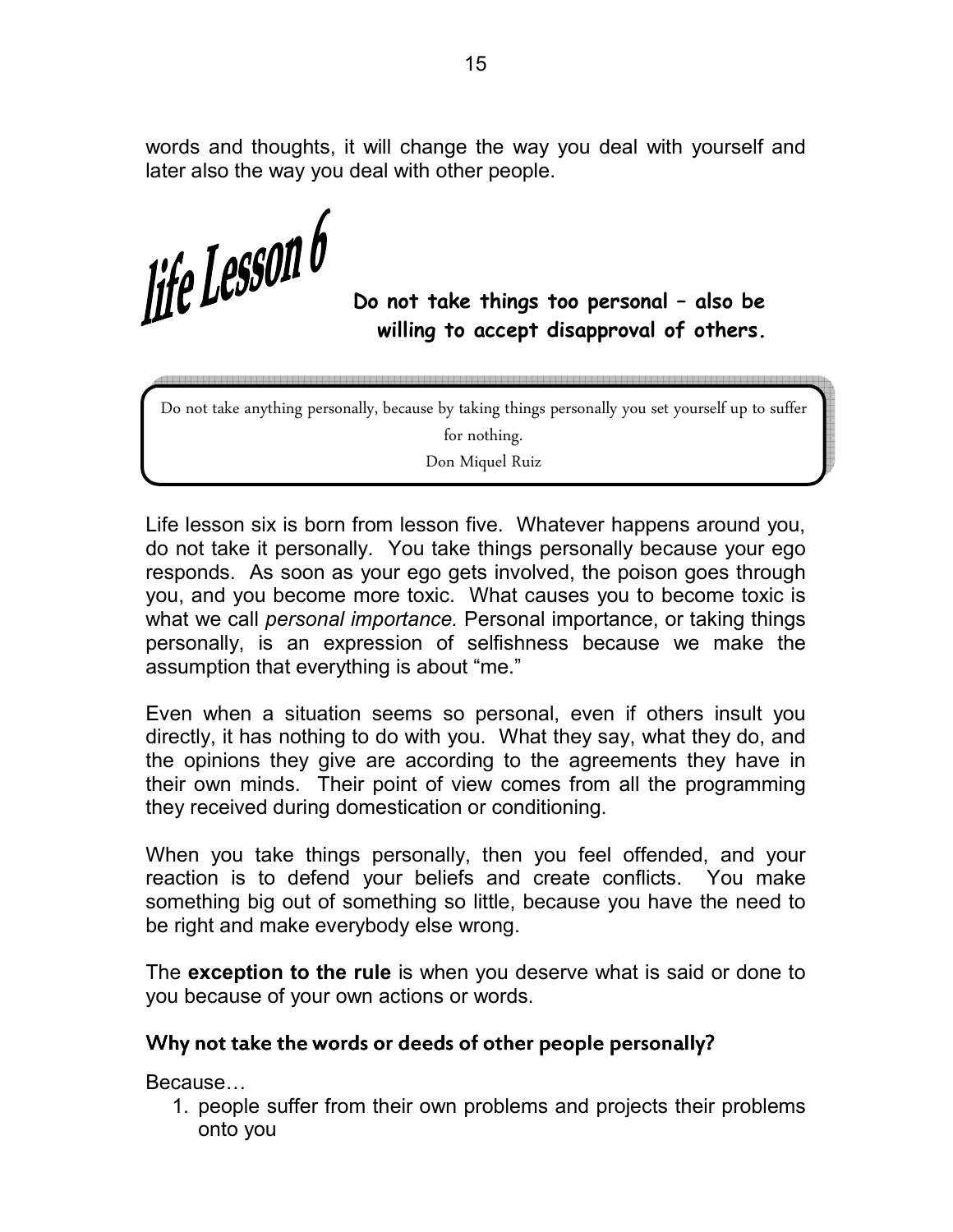- 2. people have their own opinion according to their belief system. Nothing they think about you is really about you, it is about themselves.
- 3. both praise and scorn should make no difference to a person who knows himself
- 4. other people's words can only hurt you when you suffer from your own baggage, pain or feelings of guilt

When you make it a habit not to take things too personally, you will learn not to trust what others say and do. You will learn to trust your own judgement and to take the responsibility for your judgement.

Be independent of the good opinion of others. Wayne Dyer

*<u><i>Ke LessON Keep your life simple.*</u>

"I have lived long enough to learn how much there is I can really do without. He is nearest to God who needs the fewest things." Socrates

We wish to end this paper on a very practical note. We want to share with you ten specific tools for simplifying your life.

- 1. Unclutter your life.
	- $\circ$  You will feel a real rush of inspiration when you clear out stuff that's no longer useful in your life.
- 2. Clear your calendar of unwanted and unnecessary activities and obligations.
	- $\circ$  If you are detached from Spirit, you are unlikely to know the glow of inspiration.
- 3. Be sure to keep your free time free.
	- $\circ$  Be on the lookout for invitations to functions that may keep you on top of society's pyramid, but that inhibit your access to joyful inspiration.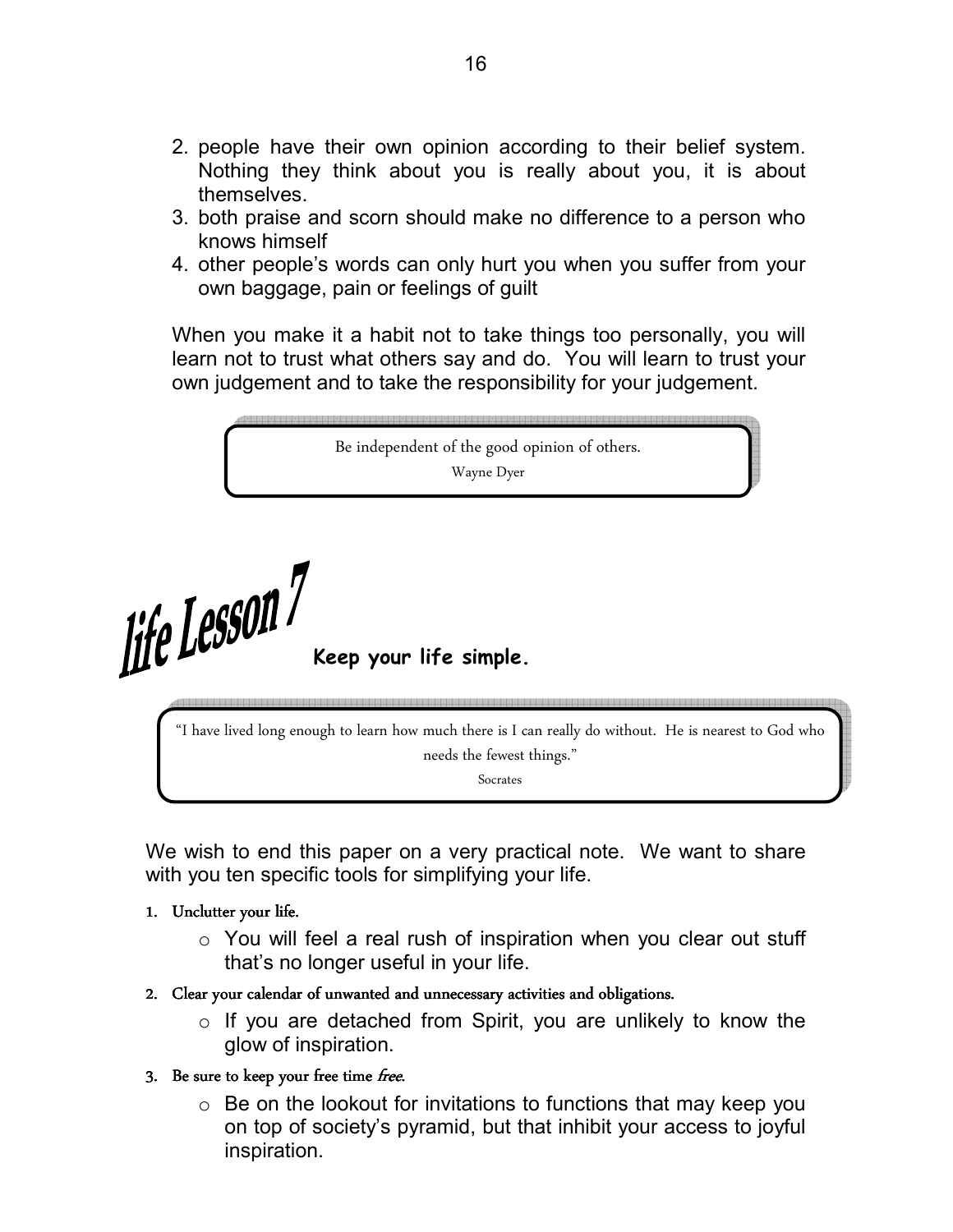- 4. Take time for prayer, meditation or anything peaceful.
	- o Give yourself at least 20 minutes a day to sit quietly and be at peace with yourself.
- 5. Return to the simplicity of nature.
	- $\circ$  There is nothing more awe inspiring than nature itself.
- 6. Put distance between you and your critics.
	- o Choose to align yourself with people who are like-minded in their search for simplified inspiration.
- 7. Take some time for your health.
	- o Make some time every single day for exercise. Even if you can only manage a walk around the block, just do it!
- 8. Play, play, play!
	- $\circ$  You will simplify your life and feel inspired if you learn to play rather than work your way through life.

#### 9. Slow down.

o One of Gandhi's most illuminating observations reminds us that "there is more to life than increasing its speed."

#### 10. Do everything you can to avoid debt.

o Remember that you are attempting to simplify your life, so you do not need to purchase more of what will complicate and clutter your life.

#### **BIBLIOGRAPHY**

- 1. Covey, S.R., Merrill, A.R. & Merrill, R.R. 1994. First Things First. New York: Simon & Schuster.
- 2. Dyer, W.W. 2006. Inspiration. London: Hay House.
- 3. Dyer, W.W. 2001. There is a spiritual solution to every problem. London: Thorsons.
- 4. Kouzes, J.M. & Posner, B.Z. Credibility. San Francisco: Jossey-Bass Publishers.
- 5. Loehr, J. & Schwartz, T. 2003. The Power of Full Engagement. New York: Free Press.
- 6. Ruiz, D.M. 1997. The Four Agreements. California: Amber Allen.
- 7. Smith, D.P.J. 2011. Making Life Matter Living your Dash. Cape Town: Naledi.
- 8. Smith, Dawie & Smith, David 2008. It's all Energy. Johannesburg: Minuteman Press.